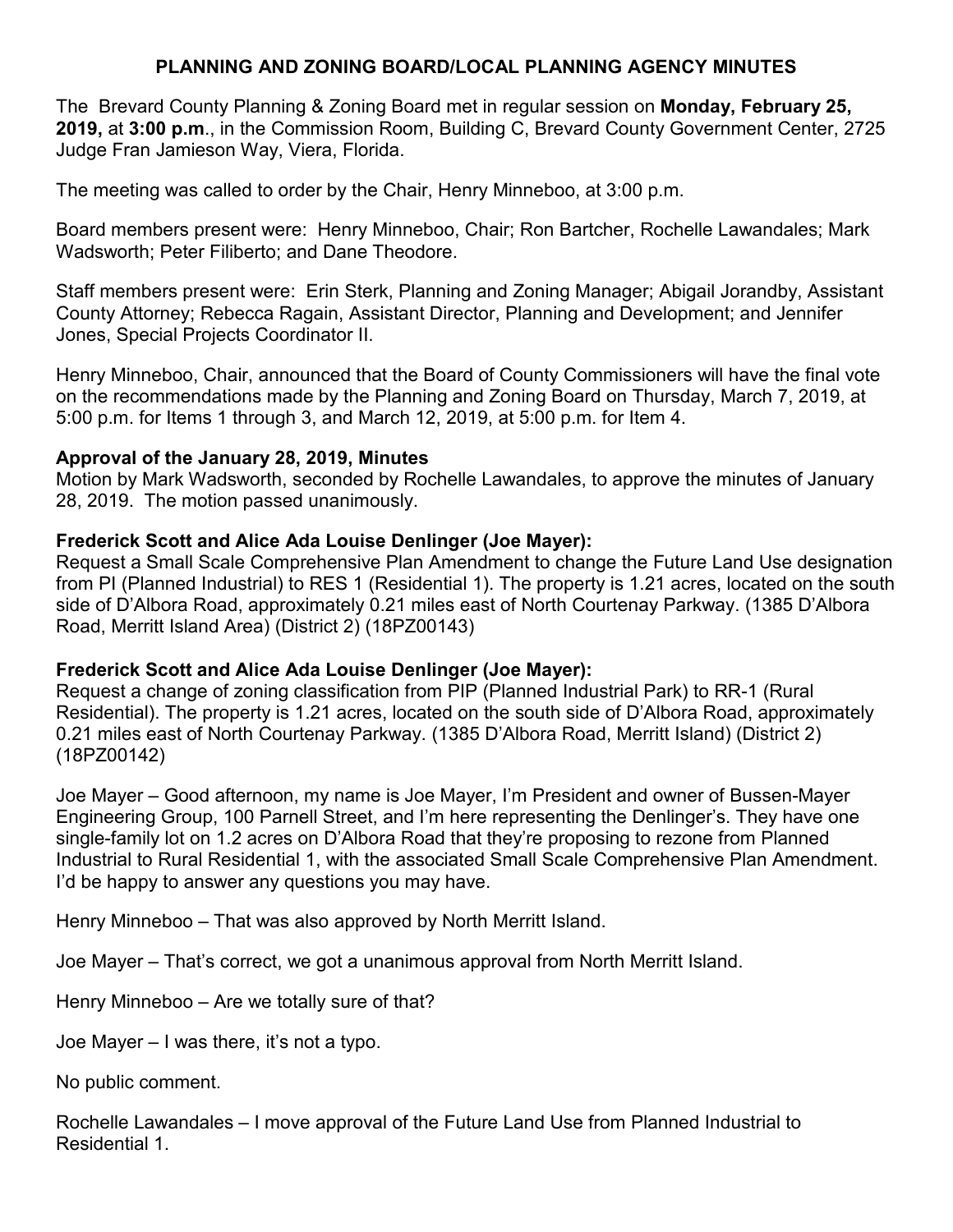Mark Wadsworth – Second.

Henry Minneboo called for a vote on the motion as stated, and it passed unanimously.

Rochelle Lawandales – I'll make a motion to approve the rezoning request from Planned Industrial Park to Rural Residential 1.

Mark Wadsworth – I'll second.

Henry Minneboo called for a vote on the motion as stated, and it passed unanimously.

### **Douglas and Cindy Robertson (Bruce Moia):**

An ordinance amending Article III, Chapter 62, of the Code of Ordinances of Brevard County, entitled "The Comprehensive Plan", setting forth the transmittal of Plan Amendment Cycle 2019-1.1; amending Section 62-501, entitled Contents of the Plan; specifically amending Section 62-501 as described below; and provisions with require amendments to maintain internal consistency with this amendment; providing legal status; providing a severability clause; and providing an effective date. Plan Amendment 2019-1.1 – a proposal initiated by Douglas and Cindy Robertson, Inc., to amend Part XI, the Future Land Use Element, to change the Future Land Use Map Series designation from Residential 1:2.5 to Residential 1 on 20.39 acres, located on the southwest corner of Fleming Grant Road and Seabird Lane.

Bruce Moia – Bruce Moia, representing the applicant. What we have before you today is a request to modify the land use for a piece of property on Fleming Grant Road in the Micco area. It is a 20-acre piece of property and the request is for Residential 1 from the current land use of Residential 1:2.5. I just want to clarify something right off the bat because from what I understand, the notice that went out to the residents said that we were asking for four units to the acre. We are not asking for four units to the acre, we never were asking for four units to the acre, we are only asking for one unit to the acre. Residential 1 is one unit to the acre, but for some reason the notice went out for four units to the acre, so I just want to make sure that the people who are here hear that, because it was a big misunderstanding on no part of the applicant.

Erin Sterk – That was a scriveners error in the courtesy notice. It was always identified Residential 1, so that was always the plan from the applicant, and as soon as staff found out, re-issued a new courtesy notice and clarified those details.

Bruce Moia – Thank you. I think it's created a little bit of a stir, so I'm hoping that maybe with the conversations here tonight we can resolve any concerns that are going to be brought before you. We feel this is very consistent. The existing zoning on the property is RU-1-13 (Single-Family Residential), so the land use is inconsistent with the zoning. All of the land use across the street is Residential 1, so all that area on the north side of Fleming Grant Road, and there is even some Residential 2 on our side of the road. We feel that it is consistent with the area to go with the one unit per acre, so I'll make room for the public to speak and then I'll answer any questions.

Henry Minneboo – Of the 20.39 acres, you'll have to put in a road, won't you?

Bruce Moia – Yes, sir.

Henry Minneboo – Will you still get 20 units there?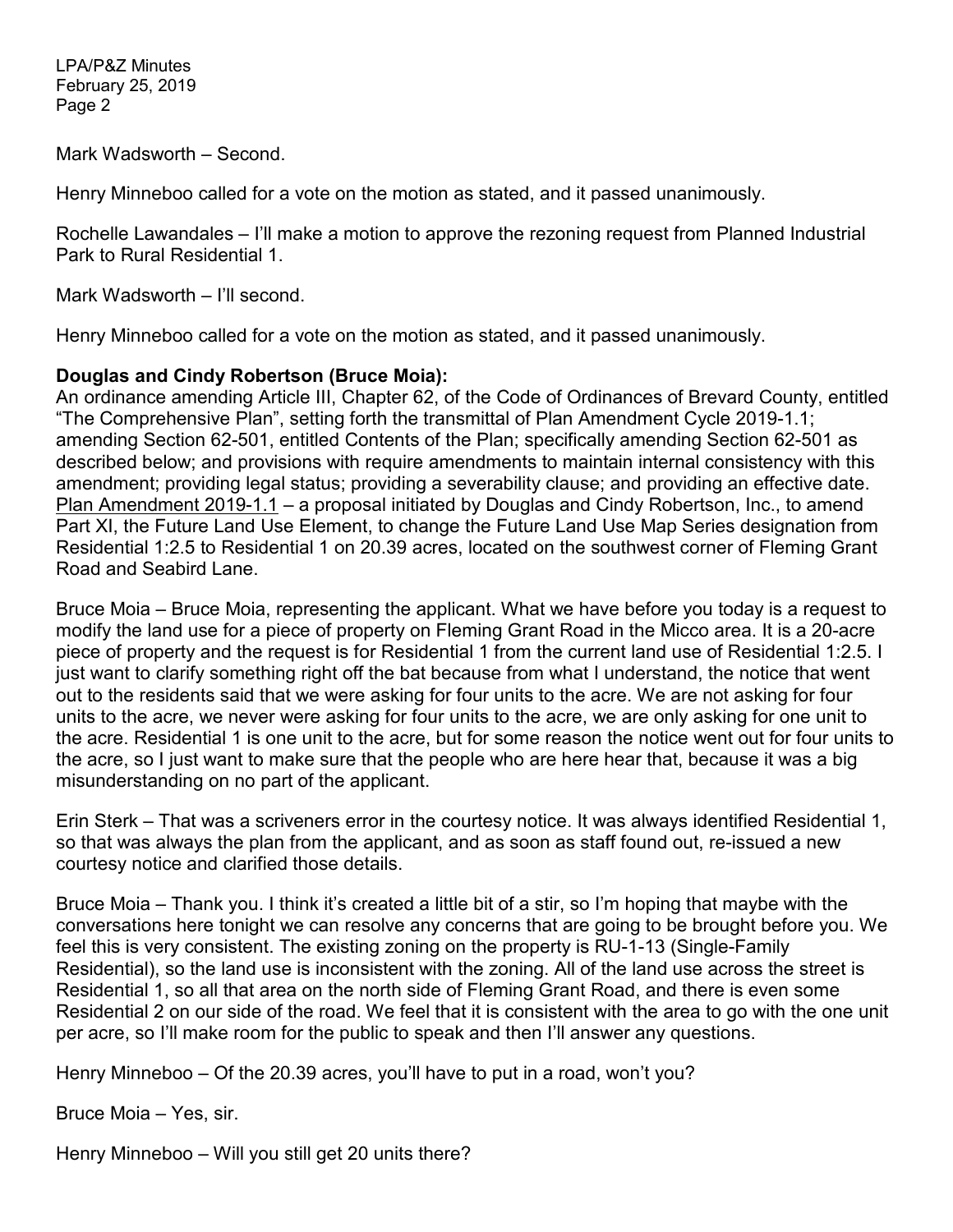Bruce Moia – That would be the plan, yes, and none of them would have direct access to Fleming Grant Road.

Ron Bartcher – You're not going to be using Seabird Lane for access?

Bruce Moia – No, sir.

Ron Bartcher – On the property, there's a significant amount of wetlands and flood zone area, are you going to be developing property and selling houses in that flood zone area?

Bruce Moia – I'm not sure of the extent of the flood zone, I'll have to check the map on that, but we're aware there's some wetlands on the property. We've looked at the maps, but we haven't had them flagged yet so we don't know if they extend mostly along the river. The proposal that we're thinking would be to leave that alone and have the lots big enough along the river that we wouldn't impact that wetland and flood zone. That's our plan, but we haven't gotten to that point yet. There are limitations on filling in the floodplain, and even though it is riverine, it's not as extensive as the requirements from the County on isolated flood zone impacts, but I think the plan is to make the riverfront lots large enough to where we won't have to impact those areas.

Ron Bartcher – I was concerned because it looked to me like it was probably six acres or so that was in the floodplain, which is a significant amount. Part of it is also in the septic tank overlay for the Indian River Lagoon, are you expecting to have lots that are large enough that you won't have to have the big fancy septic tanks?

Bruce Moia – We'll comply with the ordinance the County has for if it's within the distance that the County has established from the waterbody, we would have to have those types of septic systems, but the lots will be big enough that they would support that. Any of those lots that are within the distance from the waterbody would be required to have the upgraded system.

Henry Minneboo – Do you know how many that affects? Maybe four?

Bruce Moia – I haven't drawn that line yet, but we'll comply with it, no problem.

Ron Bartcher – The zoning is RU-1-13 (Single-Family Residential), which is a very small lot, and you're intending to keep it as RU-1-13?

Bruce Moia – Yes, we're not changing the zoning, that's consistent, and there's a lot of that zoning in the overall surrounding area, and we're not asking for anything that would really be completely compatible with RU1-13, because that would be like four units to the acre, but we're not asking for that, we're only asking for one unit to the acre. The zoning is important because it gives us the flexibility on lot sizes so we can create some smaller or some larger; we're not confined to the minimum of an acre in size, and we have a mixture of different types of lot sizes.

Rochelle Lawandales – Can you explain how you're going to handle utilities.

Bruce Moia – We haven't looked into that. I know there's no sewer in the area, and I'm not positive if there's water in the area or not. No water? Then it would be well and septic, which means we'd have to do whatever the Code requires.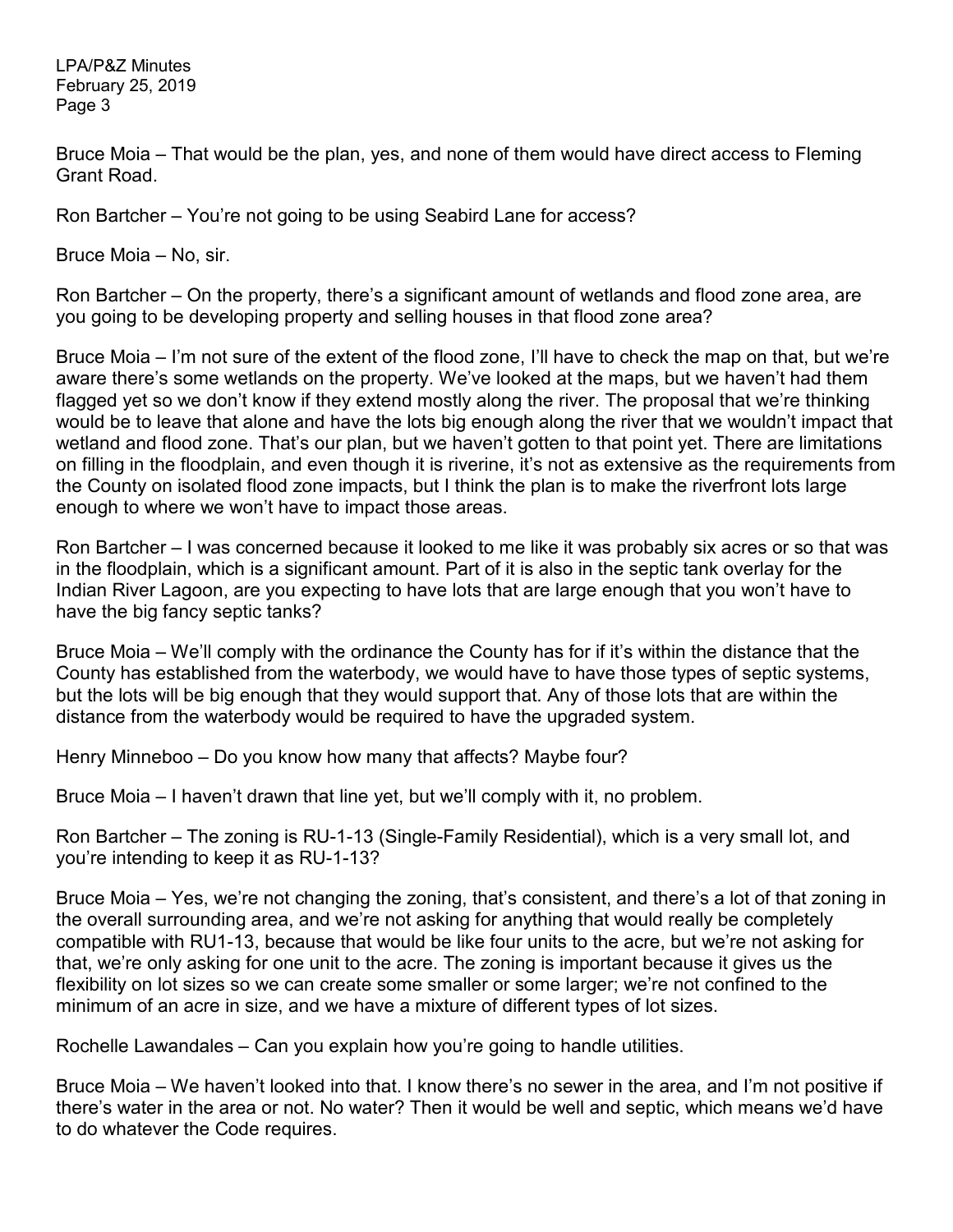Rochelle Lawandales – In your layouts, what do you anticipate the smallest lots to be that are going to use RU-1-13 (Single-Family Residential)?

Bruce Moia – I don't know that. If we're going to have well and septic it has to be a half-acre minimum, and that would be required by the State.

Rochelle Lawandales – I believe I read where they would not be eligible to use the PUD (Planned Unit Development).

Bruce Moia – You mean the Open Space Subdivision?

Rochelle Lawandales – I wanted to clarify because the staff report said PUD, but I was going to ask about the Open Space. I don't know that you'll be able to use that, which would be very advantageous from the environmental standpoint.

Erin Sterk – The part of the staff report that references the PUD, there's a density bonus if it were to be developed in this Future Land Use designation as a PUD. They do meet the minimum size of 10 acres to go for a PUD zoning to get that density bonus, but they haven't proposed to do that. It is in the Coastal High Hazard Area, so that crosses that out as an option. If any part of the property touches the Coastal High Hazard Area, and some of this does, it's not eligible.

Henry Minneboo called for public comment.

Linda Brannon – My name is Linda Brannan, I live at 9675 Fleming Grant Road. I've lived in Micco since 1961, and I've been a licensed realtor there since 1976, specializing in the Micco area. I live on 2.5 acres directly across from this property. (Miss Brannan provided handouts to the board. The handouts can be found in file 18PZ00166, located in the Planning and Development Department). If you look at the first page, everything in yellow is a minimum of 2.5 acres. You can see that most of our area is 2.5 acres or more. I have an aerial showing how sparsely together the houses are, because we're an area where everybody is pretty much spread apart, a lot of open areas and lakes, or ponds. There's pictures of our neighborhood that show farms with horses, goats, driveways that go back to large estates, fencing, barns, and all types of properties. What they want to do is to change the Comprehensive Land Use Plan that was adopted in 1988 to try to save the river, and they want to change it from the one unit per 2.5 acres that they currently have, which would allow them to put eight homes on this 20 acres, and they want to change it to something that would allow them to put 20 homes on this property. They have over four acres of wetlands and they have Federal Emergency Management Agency floodplain and other environmentally sensitive issues with the property. By the time they put a road in and they stay away from the things they can't touch, they will be on small pieces of land, and they're going to have to have septics, they're going to have to have wells; we don't have any County utilities in our area; and we have a lot of drainage issues. This is my home, these are my neighbors, and we moved out there to get away from development, to be in a rural area, and we don't mind that we don't have anything. If you look at the pictures and the map, a subdivision with little lots is not compatible with what we have, and I hope you'll take that into consideration when you're voting. In 1988, the Comprehensive Plan said everything between the road and the river had to be 2.5 acres, and since that time, every piece of land that's been split up has been 2.5 acres. This is the first person that you would be making an exception for if you do that Comprehensive Plan Amendment. I just don't see a reason for you to do it at this point in time when we're putting all kinds of money into the Lagoon to try to save it, and all the runoff that this would create; there's no way they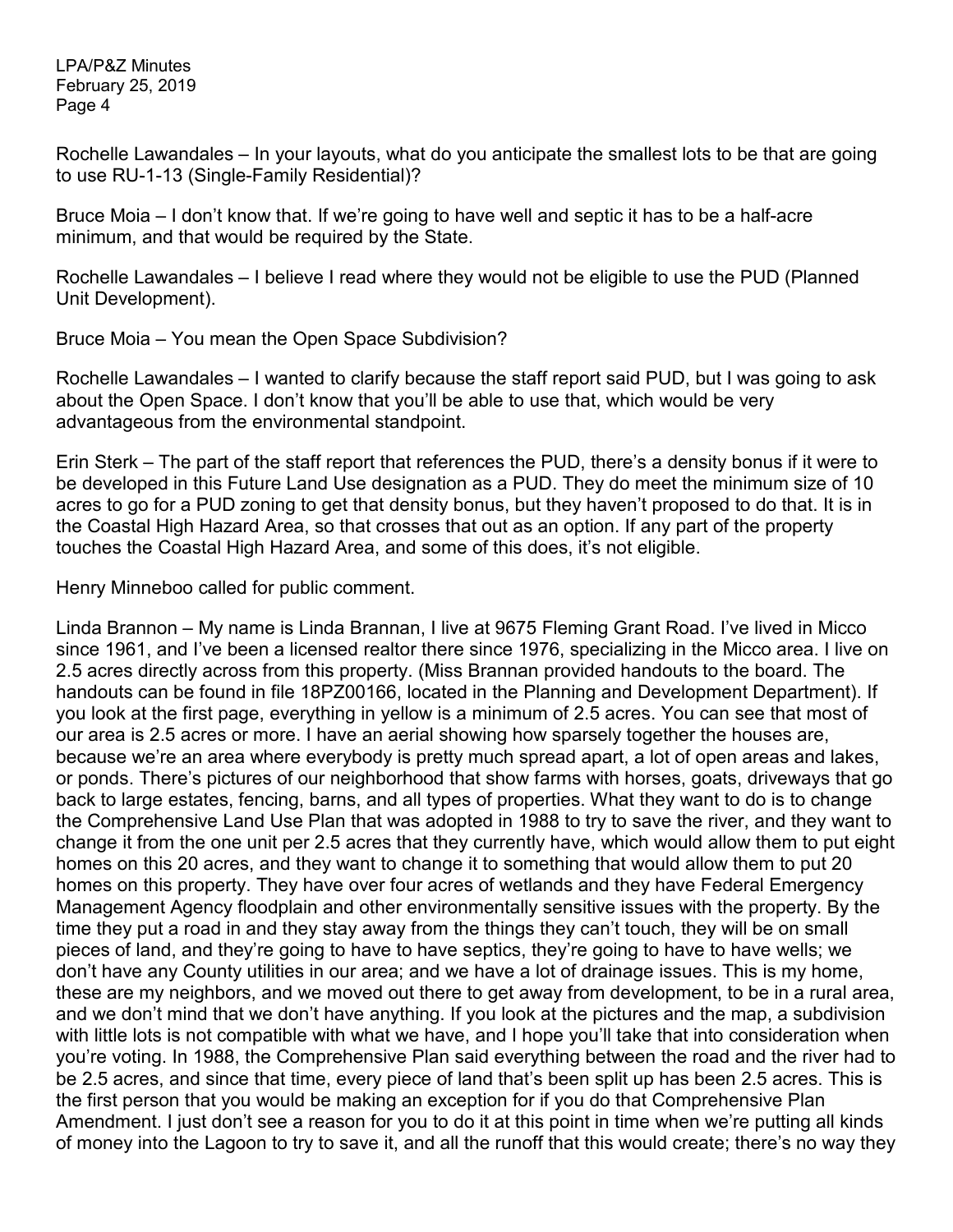can contain it on that land. I wanted to give you a visual aid, because I don't know if most of you have visited my area.

Henry Minneboo – What about River Drive, Mockingbird, and Oak Trail?

Linda Brannan – River Drive and Mockingbird Lane were put in in the '50's and '60's; the oldest houses there were built in 1955. On Mockingbird Lane, at least five of the parcels are between an acre and two acres; they are not half-acre lots anymore. River Drive is just a little dirt road going down to the river, and I can't speak for that. Oak Trail's subdivision was put in in 1986, which was two years before the Comprehensive Plan; I know the parcel on the river is two acres, and the rest of them are half-acre home sites. Everybody is on well and septic.

Ken Chapin – My name is Ken Chapin and I live at 9880 Oak Trail, in Micco, and I've lived there for 40 years. In fact, I developed Oak Trail. I developed Oak Trail with half-acre lots because that's what was legal at the time, and Brevard County, in this area, was very much ahead of the curve to make this land 2.5 acres in an effort to protect the Sebastian River and the Indian River Lagoon. I developed, also, in 1990, after the Comprehensive Plan, the property exactly next door to this property, to the east side of this property, and I think on your map you can see that it was an 11-acre parcel and I developed four, 2.5 acre lots; three on the river and one on Fleming Grant Road. In 2002, I bought 23 acres just a little bit further up the road, about half a mile up on Fleming Grant Road from the property in question today, and I went for one-acre zoning on that, and in 2002 I was turned down for one-acre zoning. I had to reapply for 2.5-acre zoning and I got it, and I was happy with it, and since then I've sold almost all the lots. People are so much more aware today than they were in 1988 when the Comprehensive Plan changed all of this to 2.5 acres. Today, everything you read about in the paper is about the Indian River Lagoon. I realize now, after many years of living in the area that one-acre home sites along the Sebastian River would be a mistake for our little rural area. Since I first moved there, there is an incredible amount of more water flooding down through all the homes on any big rain event, and after any big rain event it takes a week before that water finally makes its way and percolates to the Sebastian River. For these reasons, and the reasons that I was turned down for one-acre zoning, I think you all should be proactive and deny this application.

Robin Carroll – My name is Robin Carroll, I live at 9575 Fleming Grant Road. I am just around the corner where Fleming Grant Road goes up toward Barefoot Bay, and I currently have an acre. I can show you some of the drainage issues that we have. (Ms. Carroll passed out photos to the board, which can be found in file 18PZ00166, located in the Planning and Development Department). Our main concern is environmental. We do have a drainage problem that has not been dealt with. I do applaud the effort with the Micco Stormwater Park that was put in further up north on Fleming Grant Road to try to help with the situation, but that's only working in that particular area, it's not working on our corner. If you change the Comprehensive Plan to accommodate one house per acre now, what's going to happen with all the other undeveloped property on the north end of Fleming Grant Road? What's going to happen with that water? The photos show the current drainage issue with prolonged rain. My neighbor already sent you some communication about those issues and the failure of the retention pond on Wally Kramer's property that was put in in the early '90's to hold the rainwater. The natural flow of water was not an issue in the neighborhood until I built my house. I built in 2002, and of course to County standards, they tell you the size of the culvert and the elevation that needs to be set. After 2002 when we had some bad rains, you can see in picture number 1, that's my driveway, that's my culvert. The neighborhood likes to call that Robin's Falls. In picture number 2 you can see the culvert is so small it can't accommodate all that water flow from the north, so my driveway acts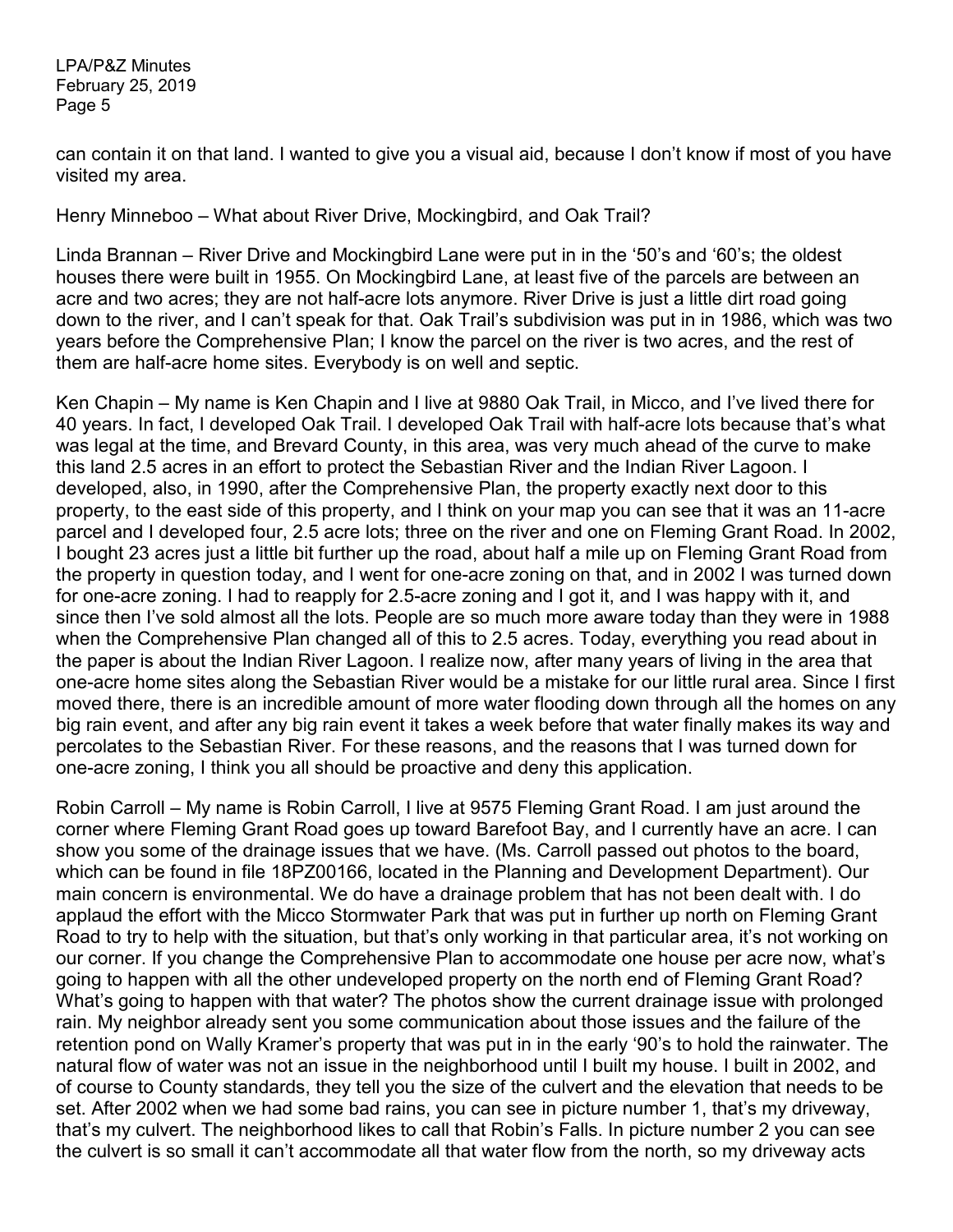like a dam. Picture 2 is where the water absolutely crosses the road; Fleming Grant Road is under water in a big rain event. Picture 3 is looking north on Fleming Grant Road; that's the ditch to carry the water. Picture 4 is another picture of the lake that occurs. Picture 5 is the south end of my driveway. In November 2015, on a Friday evening we had a bad rain storm and there was a knock at the door; it was a Sheriff Ryan Carpenter, and he told me that I had a problem. He said, "Your culvert is blocked", and I said, "Sir, let me get a flashlight and show you how it's not blocked." Basically, pictures 5 and 6 show the next morning. I showed him how the lake was occurring, it was already going over my driveway and starting to make the waterfall, and I showed him the other side where you could plainly see the water flying through the culvert, and I said, "It is not blocked, it is undersized, and it can't handle the flow of the water." Picture 6 is directly on the west side of Fleming Grant Road, and the only reason why there is water in that ditch is because it crosses the road. There's no drainage that comes down from the north end of Fleming Grant Road on the west side of Fleming Grant Road, just on the east side. I'm not really going to be impacted by the building of those 20 homes on 20 acres, which I can't see how they're going to do that, but if that precedent is set for one house per acre, my problem is what is going to happen to all the other undeveloped properties. If we can't handle the water in a rain event now, how are we going to handle even more when those homes are elevated four feet for fill, and just sends the water seeking its level and gravity will take it. We can't handle the drainage that's there now, and I don't understand how we're going to handle it in the future.

Jimmy (last name inaudible) – I live on Mockingbird Lane, and I came from Miami so I know what it is to continue to reduce. Miami is very dense, and Brevard and Indian River Counties have done well with keeping things less dense. I agree that in the 1950's the half-acre lots were done, and my guess is that 20 homes would be a lot. I wonder if it went 2.5 acres you'd have six lots, a nice house, a nice road, and the wetlands, and that would be more realistic. We do notice the flooding, and I had to do a lot of drainage to make mine stop flooding. A new person came in town and she filled it 36 inches, which is the new above-the-crest line. The main thing is, financially, the six acres might work for the person buying the land. What I am worried about is setting a precedent and we'd see a lot more one acres. If this goes to one acre we'll see a lot of 2.5 acres coming to you trying to go to one acres. We are very fortunate that Florida Power and Light came and did a solar farm, we're very fortunate to have such a rural area. We'd prefer if we can make it 2.5 and have six new neighbors. In the last few years I've seen more deer than we've ever seen on Fleming Grant Road. We know we can't have it our way forever, but if we can keep it at 2.5 acres, it would be a great compromise.

Ted Beck – My name is Ted Beck and I live at 9735 Fleming Grant Road, about one-quarter mile from the property in question. When we bought our house in 2011, the one-acre property had been vacant and neglected for three years; we renovated the house and grounds with our own hands and when the work was completed we took great pleasure in exploring our new neighborhood by hiking and cycling the local streets, and kayaking the beautiful waterways. We were so impressed by the diversity of the wildlife we made an offer to buy an additional three acres of vacant land north of us in order to protect the habitat of the creatures we admire almost every day in our back yard. I'm opposed to changing the zoning of this area because the precedent will be set for other subdivisions. I have no problem with the buying and selling of land for profit, but I do feel once the door is opened, there will be no end to adherence about this issue. On my side of Fleming Grant Road there is a serious concern about stormwater flooding. In October 2017 the waters rose beyond my house well beyond the area indicated on the Federal Emergency Management Agency flood zone, and for almost a year we feared the level would reach our backdoor. The culverts on Fleming Grant Road are not maintained properly and are not diverting the stormwater to the Mockingbird Lane water retention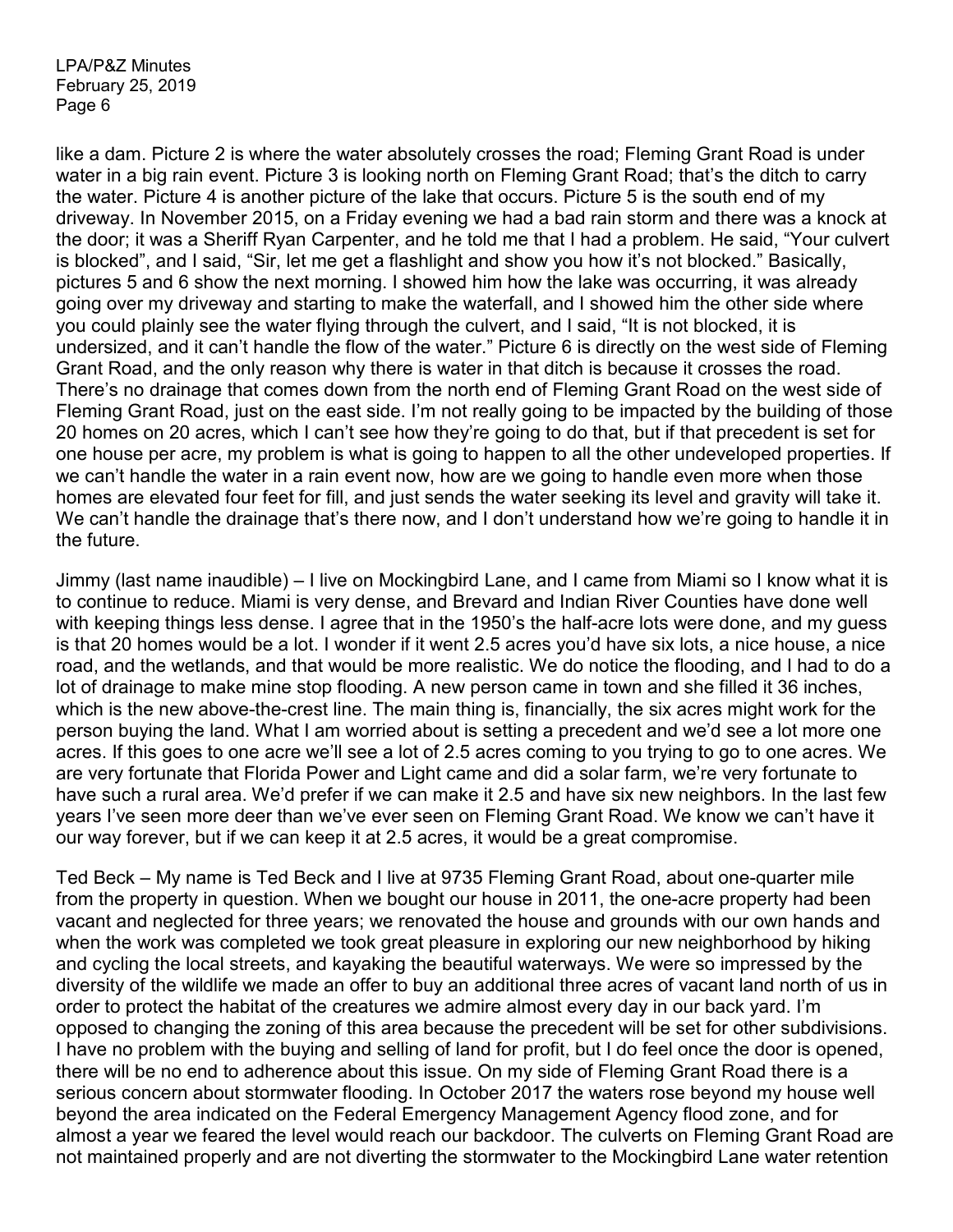pond as intended. The residential property east of the 20 acres had major flooding in 2017 as well. Fleming Grant Road will soon be impacted with the I-95 exit feeding into the Emerald Lakes development and proposed Micco Park Village, and even possibly the widening of Micco Road to accommodate the new traffic. The old Florida feel that attracts visitors and brings joy to our neighbors is in delicate condition. Increased density will erode what is magical about Fleming Grant Road. Once old Florida is gone there will be no getting it back. I urge you not to consider this amendment.

Robert McIntyre – My name is Robert McIntyre and we moved here in 1997, and my lot is not as fortunate as everybody else, my lot is 1 1/3 acre, but it's still larger than one acre, directly across the street from this 20-acre parcel. I moved here to get away from smaller lot sizes to get into a better area to keep my property at a better value. The property in question has always been zoned, to my knowledge, as 1:2.5 acres. I'm not up on the way the zoning board classifies these; I've seen RU-1, which I assume is one acre; RU-1:2.5, which I assume is one unit on 2.5 acres; and RU-1-13, which would allow 4 homes on one acre, which could possibly go as far as 80 homes in that neighborhood with one driveway going directly in the middle of the property, I just happen to be the unfortunate person that's going to be across the street from that driveway. So, all those people, if they put a road in there, their headlights are going to be beamed right in my front window, and my neighbor next door. We would be impacted worse than anybody else as far as the traffic. Currently, 1:2.5 acres would allow 8 homes to go in the neighborhood, and 8 homes will be 16 cars, at two per family, and that means I'll have 16 cars directly in my window every day. If it goes to 20 homes, that's going to be 40 cars that are going to be coming right into my front window every day. Personally, I am totally opposed to this, not just for that reason, but also as everybody else has stated, there are water conditions there. In the last bad storm that we had, it rained for five or six days straight and the water in front of my house was 8 inches deep on top of Fleming Grant Road, flowing directly into the 20 acre parcel. The 20-acre parcel consists of sugar sand, and that's really porous and drains fast, but it drains down into the aquifer. So, if you put 20 more, or 40 more, septic tanks, all that runoff is going to go into the river sooner or later because it's porous. Also, on the 20 acres there are 40 wild turkeys nesting there today; they come into my yard, and they're always strutting around every day, so if they keep this at 8 units per the 20 acres, they probably wouldn't tear down all the trees that those turkeys are nesting in, but if they go to the 20, they will bulldoze the whole thing and it will all be gone. There's also Bobcats, foxes, and a panther that was trapped by Florida Fish and Wildlife, and he was in our neighborhood for over two weeks. That will all be gone. The Gopher Turtles will all be gone, the turkeys, and like the other gentleman said there's been deer out there. I had wild pigs digging in my backyard just yesterday, but I don't mind that because I'm there for that reason. There's probably Scrub Jays across the street because it's a scrub area. For these reasons, and more important reasons, I hope you vote to stop this plan. The last reason is, I pulled up the address of the person that's bought the property and wants to develop it, and he lives up off of Lake Washington on 2.7 acres, and his neighborhood is also zoned 1  $\frac{1}{4}$  acre per unit. Why would you go against something that's already been ruled on and demote our neighborhood for somebody that already has everything that we want, he wants to take it away from us. It's just not fair.

Bruce Moia – I didn't get a chance to see the handouts that were provided. You've seen the aerials and the maps and it's obvious that there are a myriad of lots on that side of the road that are less than a half-acre, so this is not inconsistent one bit. There is a lot of lots not only under one acre, but are under a half-acre, so I think that throws the compatibility issue out the window. It would be more compatible to make these lots smaller because that's what most of the lots on this side of the road are, there are a few larger lots, but for a big part of it they are smaller lots. I also find it a little disingenuous for the people to come up here and talk about stormwater, because I would bet that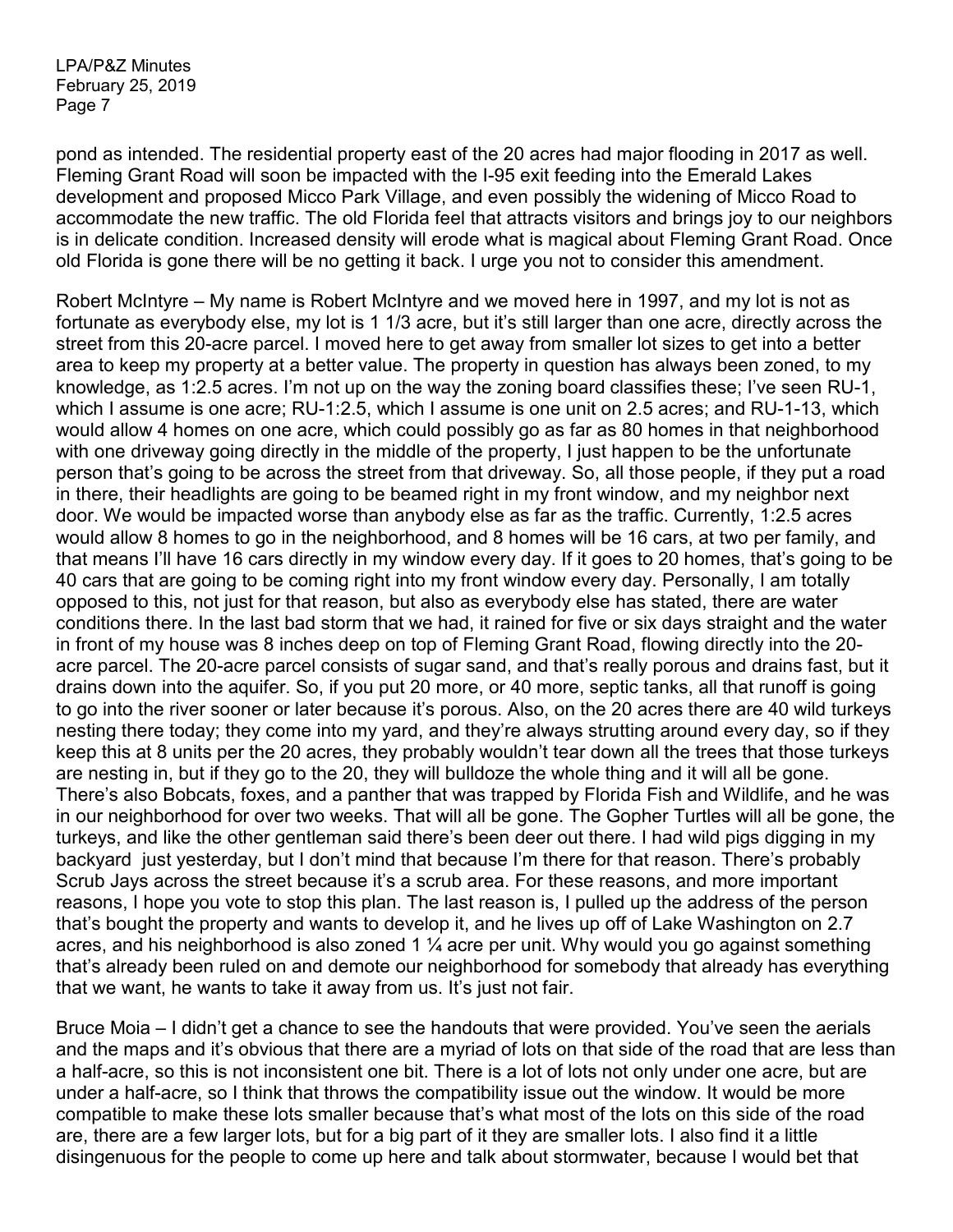none of them have a stormwater pond on their property; they would have to build an up-to-date current stormwater facility that would that all water from this property stayed on this property and was treated properly and not discharged directly into the river as has been done out there. There was a developer there that basically flipped the lots and let the water drain directly into the river with no treatment whatsoever. That wouldn't happen here; we would have the current standards that would apply and we would have a state-of-the-art stormwater system on the property. I know that there's flooding in this area. We did an area study for a subdivision we were proposing that is a little bit north of this property, where we studied everything on Fleming Grant Road from the railroad tracks to the west side of Fleming Grant Road, and from the south side of Fleming Grant Road all the way up to Micco Road. It is historical, as it drains in several areas and it has a pretty good issue mostly around the bend up on Fleming Grant Road, and the County is very aware of it. We would be on the south side of that road, so we won't be contributing to upstream floods; all our water will be kept on our property and discharged to the river, so unless the river backed up onto the property, we wouldn't be adding to the drainage problem that was spoken of by some of the residents. I think the precedent has already been set out there by the different lot sizes, and we're trying to be more consistent with the zoning, so I don't see that we're setting a precedent, we're actually trying to be compatible. I think this board has approved many land use changes to make it compatible with the zoning, so I don't think that precedent is being set here. I want to let the last person who spoke that we are not asking for four units to the acre. We will be complying with the State requirements for whatever protected species that are on the property, and it didn't keep some of them from clearing their property 100% when they had those types of vegetations on their property, and we will be preserving whatever we have to preserve to meet the State requirements and Federal requirements for any protected species. And there are no Scrub Jays on the property, it's not within the Scrub Jay polygon, and it is in your report. I think it's a reasonable request, I think it's compatible with the area, and so unless you have any more questions, we really hope that you can approve our request.

Rochelle Lawandales – Based on my reading of the staff report, and I did some research on my own and pulled up the plats, and I've listened to everyone, and I've listened to you, and I know that you're a top-notch engineer and you're going to engineer it to the highest quality standards, but I think 20 is too much, and I think it exceeds the carrying capacity of this land in this area. I think 20 units out here is too many; I think by the time you take off 5 acres, which is the rule of thumb, 25% for stormwater and roads, and all the other things you have to do under the codes, you've got four acres of wetlands, so that's 9 aces, and if you take that off the top and you subtract the 9 acres from the 20, my math says 11; it's more than 8, but it's less than 20. Maybe you could come up with a plan that could be addressed with the neighbors and your client so that it's something that could work where you create some buffers, you leave some of the riverine areas – I know that's the most valuable – but you leave that alone because that's where most of the wetlands are. In terms of creating a land use amendment, maybe there's a way to identify some site specific conditions that would be attached to this amendment, which would limit the number of homes, restrict some of the areas that you could put development into, and maybe address how you would deal with drainage, or maybe some upgrades to drainage, and things of that nature. I'm just throwing that out there to see if that's something that you might consider, and that the board might consider, and the public might consider, as we deal with this particular issue.

Mark Wadsworth – Someone said there's wetlands here, but to get the plans approved you would have to go through Natural Resources, you'd have to go through all the agencies. So, our big thing is the zoning.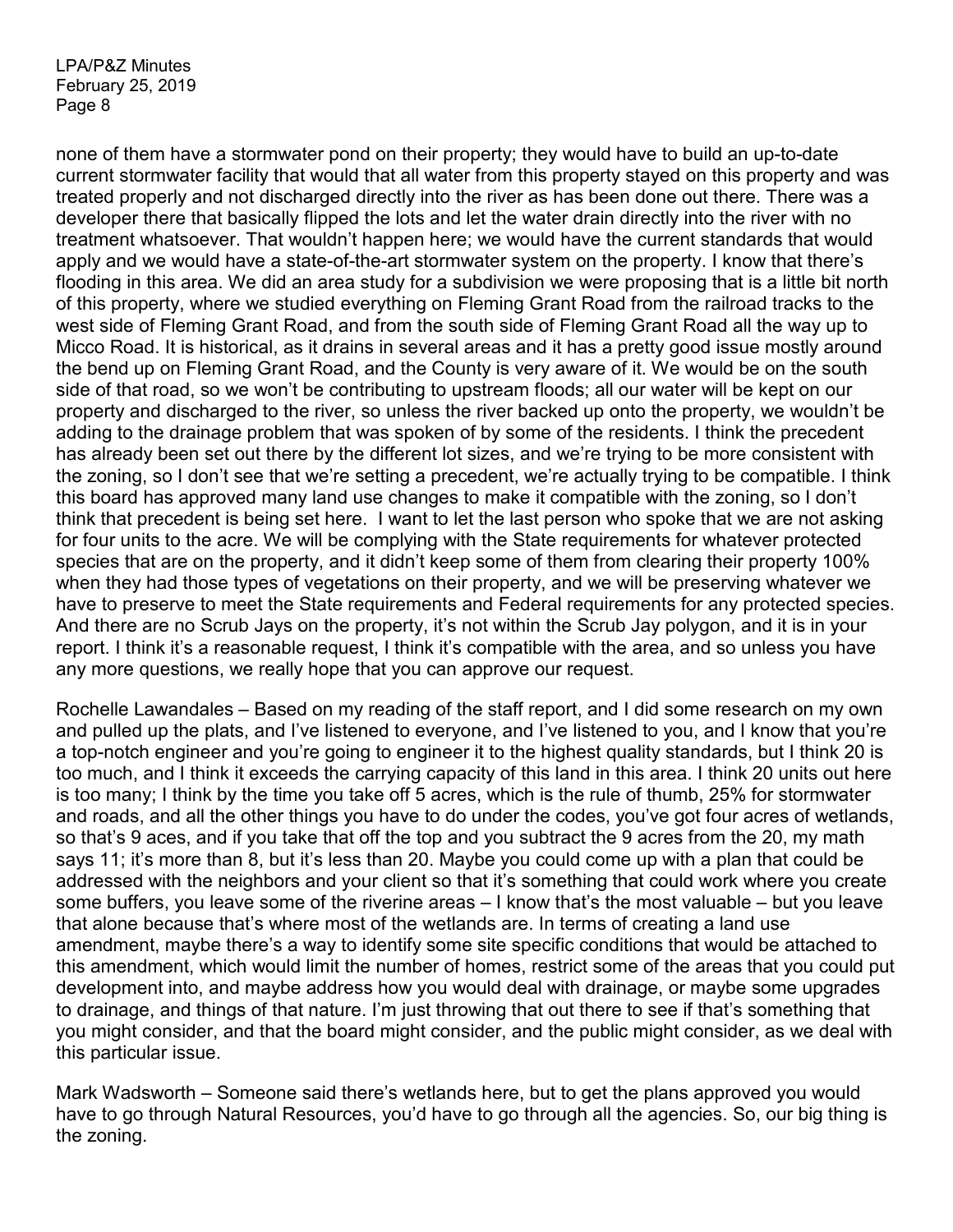Bruce Moia – Land use.

Mark Wadsworth – Everything across the street is Residential 1. So, Rochelle, it kind of hits on what you were saying, you have to retain everything on that property, retention areas, et cetera.

Bruce Moia – That's one of the reasons for the request. Rochelle hit on it a little bit, but we might not get 20 units. The County has a restriction on how much of the wetlands we can impact, which is 1.8%, so it's not a lot, not that we were planning to impact any, but we can only impact up to .4% of what might be 6 acres of wetlands. The zoning gives us the flexibility, the land use change would give us the flexibility, and if we only wind up with….once we have the drainage and the roads, maybe we only get 16 lots, but that's going to come out in the wash when we go through the site plan review process at the County and I'm sure they're going to hit us with all the requirements to make sure we meet everything. We just want the compatibility and flexibility so that we can make something work within the confines of the Code, similar to what they have across the street and similar to what has been done in the area, except we're going to bring ours into current standards, as opposed to what happened back in the 1960's, 1970's, and 1980's. You're right, we might not get 20 lots, it might not be possible.

Mark Wadsworth – Depending on what happens there you might not get 10 lots, you just don't know. I would make a motion to approve.

Motion failed for lack of a second.

Rochelle Lawandales – Would you at least be willing to limit the size of the lots to no less than one acre?

Bruce Moia – No, that would take away all the flexibility. The requirement is a minimum of a half-acre to make well and septic work, and that's very compatible with what is out there now. To limit it, knowing we have the wetland and floodplain issue, that would really restrict the ability to develop this property.

Henry Minneboo – Erin, it looks like it has the potential for two lots on the Sebastian River, they can't get a septic tank under the septic tank requirements on a one-acre lot, can they? One of the new septic tanks on a one-acre lot.

Erin Sterk – I don't think it's the lot size that dictates the high-end septic, it's just the proximity to the Lagoon, so they'll be tripped no matter how many they get within that zone to meeting that requirement for those.

Bruce Moia – We would be open to making that a requirement in the binding development plan that all lots in the subdivision have to have the upgraded septic tanks. And that's regardless of the setbacks. Every lot on the property that is developed would have to have the updated septic system, and we'd be willing to propose that.

Erin Sterk – Just to clarify the authority that this board has today, we don't have the ability to condition the Future Land Use designation change; there's not a tool that the County uses to do that, so any of those compromises associated with the rezoning request would come when that request is heard later, if this makes it through transmittal and be approved to be transmitted to the State. It will come back for adoption, and then any conditions that apply to the development would be associated with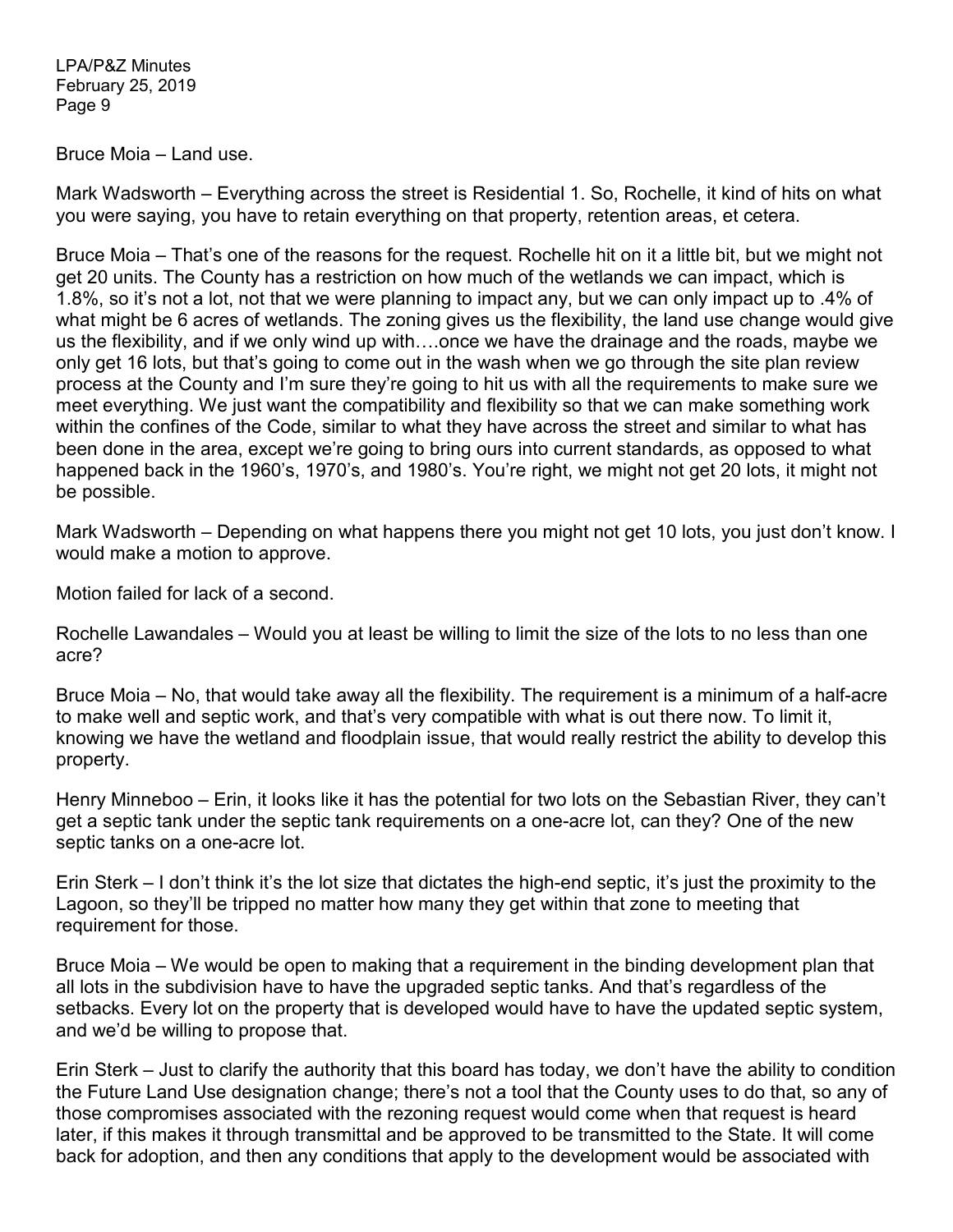the zoning and the binding development plan. We really need to make a choice here on just the land use designation alone, but with the understanding that you'll have an opportunity to hear this again, we can put some of those commitments spoken about by the developer in the report that goes to the State as an FYI, and many times we do that, but those don't actually apply until the zoning action.

Rochelle Lawandales – We often put site specific conditions on large scale amendments. The County has not done that before?

Erin Sterk – We don't have a tool to do that, we can't condition the Future Land Use Map.

Henry Minneboo – It's really not compatible, we think, because it's going to be State driven.

Erin Sterk – We usually couple those with a zoning action and the zoning action limits the development in a certain way that makes it more compatible, but those are conditions of the zoning action.

Mark Wadsworth – How can I amend my motion to reflect the upgraded septic systems, to go to the next level?

Erin Sterk – You really can't. You can reference in your motion that you have an understanding that a future zoning condition would regulate that, but it's really just kind of like a note. That's the hard thing in the future when we look at it.

Mark Wadsworth – I'll change my motion to still approve, but to reflect the upgraded system on the property if this does go through.

Erin Sterk – And with that motion worded that way, we can convey to the State that that's the intent, so when we report on the sewer and the septic we can amend the staff comments so that they'll have the ability to see that.

Mark Wadsworth – I'll make that as a motion.

Motion failed for lack of a second.

Peter Filiberto – The water runoff that they're concerned about, the improvements you're making on this parcel, if this should pass, would also help their problems with the runoff?

Bruce Moia – Yes, any water that comes from upstream onto this property will have to be routed appropriately, and we'll work with the engineering staff through the County. It would be routed directly to the Sebastian River, which we are going to be doing. We don't design culverts as part of this thing, the County does. The requirements for street drainage is not to carry a 100-year storm, and whether you like it or not, the County Code requires that roadside culverts were only designed to handle the 10-year storm. We've had multiple storm events that exceeded that, and the road system is not designed to handle it. If that situation is an issue when it's not designed properly, that's an issue for Public Works, it's not an issue for us. We won't be contributing to that problem by any means, we won't be exacerbating it, but if there's an issue with the County, it's a County road, it's a County drainage system, and if the County says there's not a problem, I can't change what the County says. All I know is that any water that is routed to this property will have to be properly routed to the river, and anything we generate will be treated in a stormwater system designed to today's standards, not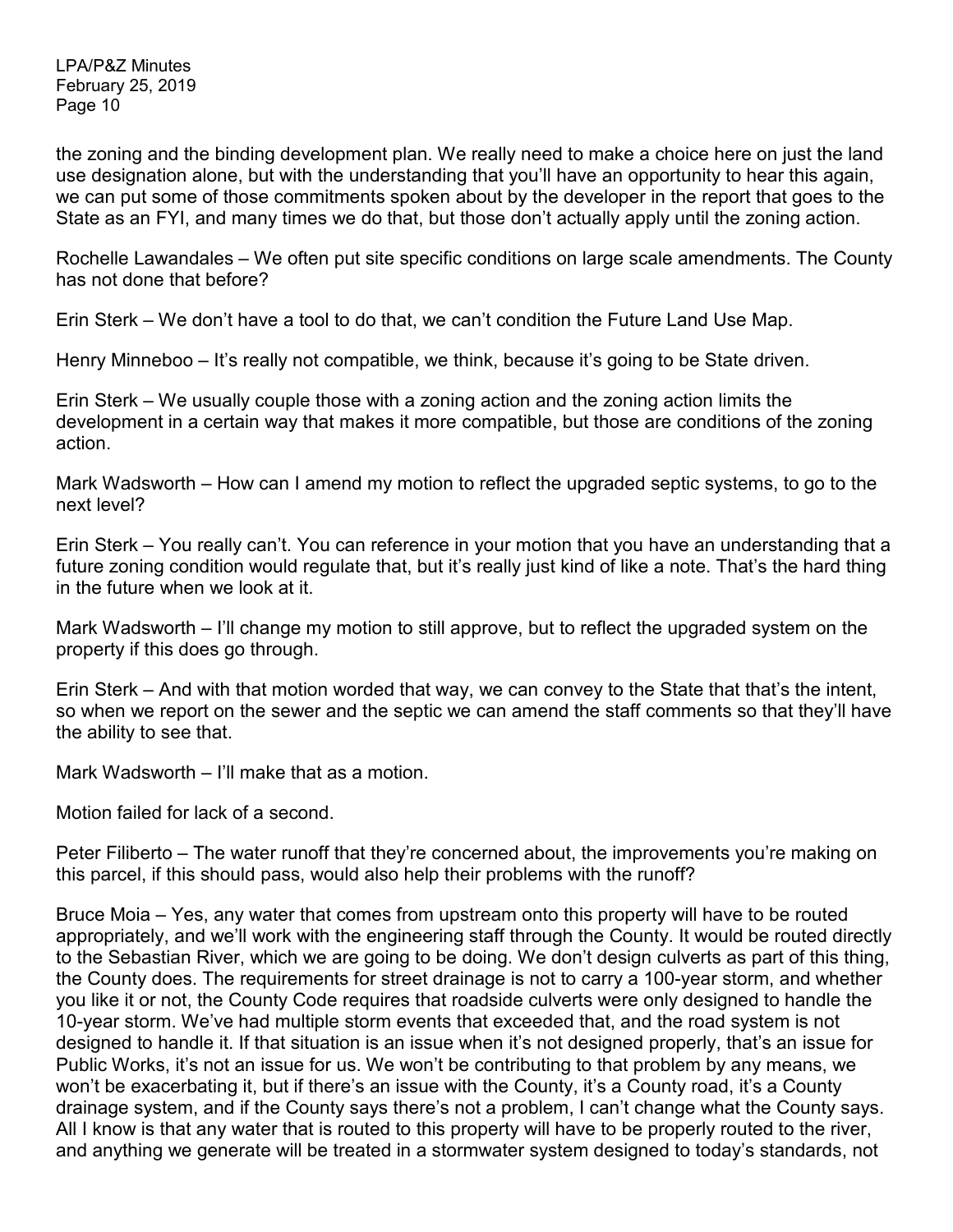only through the County, but also the St. Johns River Water Management District, to meet all of those requirements, so anything that gets discharged to the river from our property will be properly treated for nitrogen and phosphorous before it goes to the river. It won't be directly routed to the river, as is being currently done.

Rochelle Lawandales – I think that's a true statement. Today's standards for managing and treating, pre and post-development, is much higher than anything that was done in the past. From that standpoint, I think that today's developments are a lot better than older developments, but I still want to hear you say there will be a limited number on the homes. I want to hear you say you'll reserve those wetlands.

Bruce Moia – Between 12 and 20, that's 16, if you want us to limit it to 16 we can do that, which is over an above the one unit per acre, but I think we can live with that.

Rochelle Lawandales – But you're not willing to limit it to one-acre lots?

Bruce Moia – No, that would make it difficult and it would be incompatible with what's existing, to be honest with you.

Rochelle Lawandales – I did my own little study and if you look at Mockingbird Lane or River Drive, or Oak Trail, there are quite a few one-acre or 1.07-acre, or 1.43-lots, but there are a lot of .7-acre, and .76-acre lots, and there are some half-acre lots. It's the half-acre lots that concern me.

Bruce Moia – There are some that are 200 feet by 200 feet that are less than a half-acre; there's a multitude of those. I'm not saying that's what we're proposing, we want one unit to the acre as the requirement, but if we have to make the minimum a half-acre to get the well and septic, the bigger we make the lots, the less area we can preserve. Where is the tradeoff? Would you rather have us preserve more of the natural vegetation and existing features, or would you rather have us create bigger lots? I don't know that that's a fair tradeoff. We can do this at zoning. Just to remind you, this is just to transmit to the State, this doesn't approve anything, this is not an approval, this is just allowing this item to be transmitted to the State for the State to come back and say they have a problem with something, or that they have no problem at all, and then it comes back for adoption and zoning.

Rochelle Lawandales – But this sets the table.

Bruce Moia – The issues are going to be at the zoning meeting, when we're going to be going through the binding development plan and we can talk about lot size, we can talk about open space preservation, we can talk about those kinds of issues.

Henry Minneboo – We could see this twice more.

Bruce Moia – That's where we will really get into the nitty gritty, is in the zoning meeting, where we can talk about the binding development plan and minimum lot size, minimum preservation, or limited impacts.

Ron Bartcher – We had one motion that didn't get a second. I'll move that we deny the request.

Motion failed for lack of a second.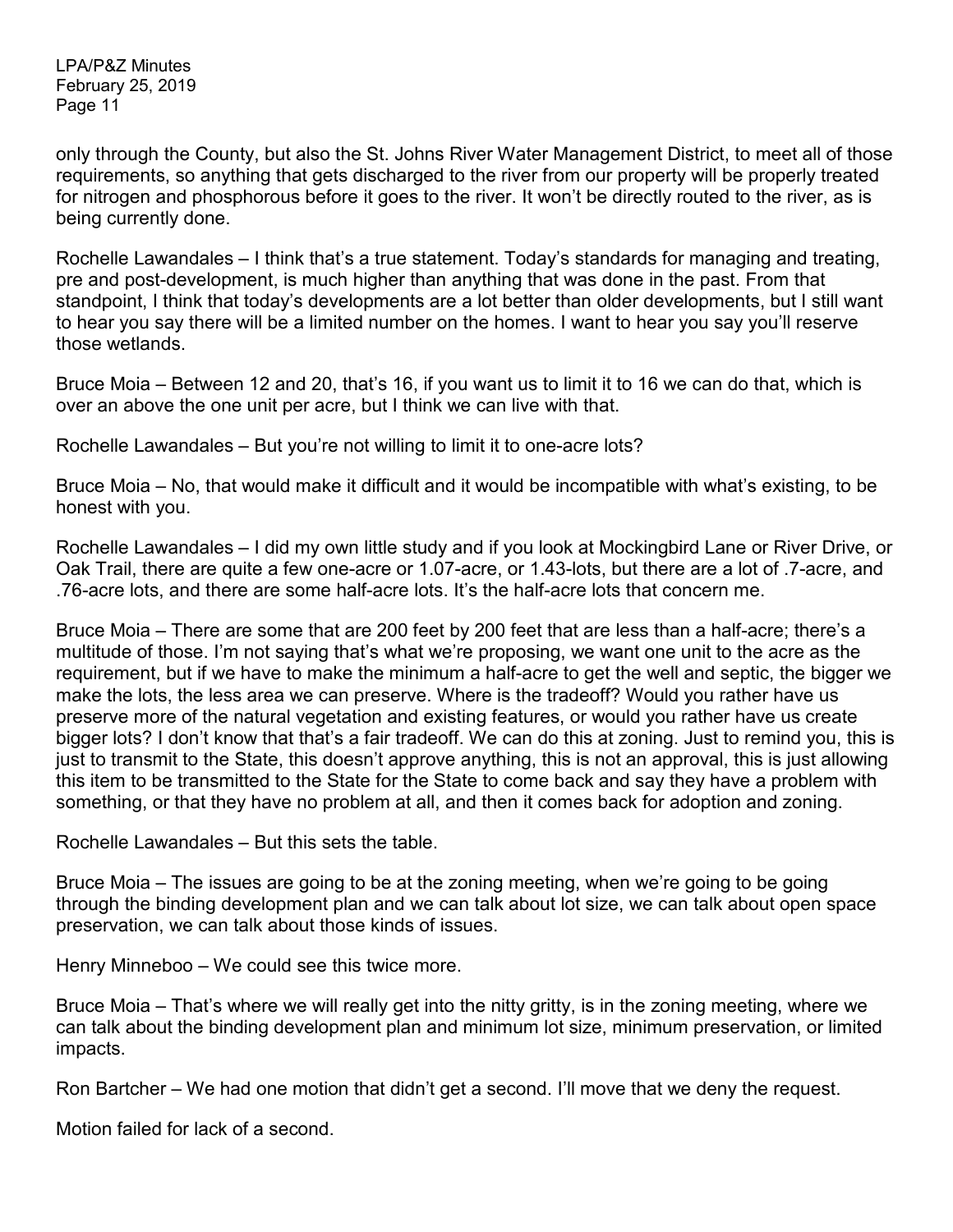Rochelle Lawandales – For me, the only way that I could support an amendment to the Future Land Use Map to change it to Residential 1 is if there are some expressions from the applicant on some restrictions, and I need those clearly identified into the record, and I would support a motion to approve it, even though the County doesn't do site specific conditions, we do them all over, so it would be an expression of a gentleman's commitment on your part to show us and the community what you're willing to do.

Mark Wadsworth – Mr. Moia, I think it would be advantageous if we went back over exactly what we're voting on.

Bruce Moia – From my understanding, today's meeting is strictly for Future Land Use, because this has to get transmitted to the State along with all the other ones that are done for the June transmittal, and it would just be allowing the item to go to the State. You're not approving anything, it's just allowing the staff to put it in their package for the State's submittal of the Future Land Use amendments. When it comes back to you, you can deny it.

Dane Theodore – Let me give this a try. As the School Board representative, it's my obligation to look at the analysis on the school side of these things. The zone here is Sunrise Elementary, and at 20 units you'll generate about six students, and in three years Sunrise is going to be overcrowded by 48, and they'll send them to one of the other schools. I was looking at the analysis at West Side, and there are 258 approved future units in the West Side development, so it only has six students, so we'll send your six to West Side, along with other future developments. It's going to be crowded down there, but six isn't an enormous number. That's my statement, and as the School Board representative you've met the requirements for the school analysis. Relative to your land use change, I am going to make a motion that we approve this application for a large scale comp plan because I believe that however they got there prior to the amendments coming in, one per acre is fairly consistent with that side of the road down there along the river. Everything I'm seeing here, I think as a comp plan it's not going to be the same as the Residential 1:2.5 they're currently under, but the concept would be closer to the existing units along the river. For that reason, I'm going to make a motion that we approve this application with the understanding that when you come back I am a firmly beside Rochelle that any vote that I'm going to approve in the future, in the zoning and the binding development plan, is going to be somewhere in the 12 unit range. I think that is consistent with what your neighbors want to do and what we are comfortable with, at least two of us. On that basis, I'm going to make a motion to approve the application as it is proposed.

Rochelle Lawandales – I'll second it because it is only for transmittal.

Henry Minneboo called for a vote on the motion as stated, and it passed 5:1, with Bartcher voting nay.

### **An Ordinance amending Fish Camps and recreational vehicle use at fish camps:**

Rebecca Ragain – Item 4 is a proposed ordinance to increase the number of allowed RV's (Recreational Vehicles) and extend the time limit for them. This request is the result of meetings with Honest Johns Fish Camp, where the 72-hour time limit for RV stays at the fish camp was identified as a problem. The proposed ordinance would more closely align the fish camp requirements with the 180-day maximum stay allowed for recreational vehicle parks. The revision would also ensure that fish camps are consistent with the Future Land Use. Currently, the four main fish camps in Brevard County are non-conforming due to the requirements that the fish camps are to be located in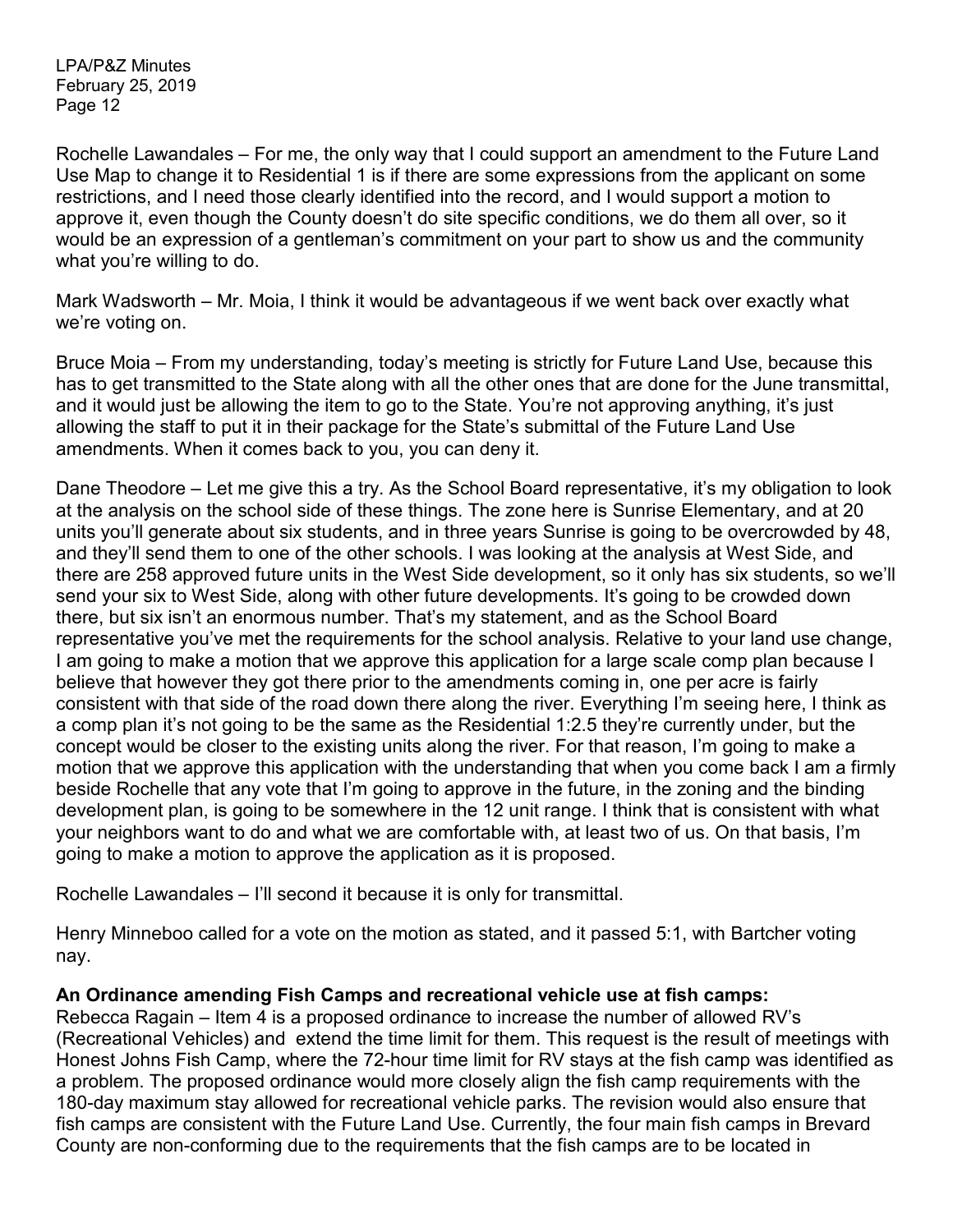Agricultural Residential, Residential 1:2.5, or Residential 1, on the Future Land Use Map, so by allowing the fish camps to be located in Community Commercial or Neighborhood Commercial, the non-conforming status is removed and the fish camps would be allowed to expand if they meet the other criteria. The Building Construction Advisory Committee approved the item on February 13<sup>th</sup>, providing that staff present additional information to the Local Planning Agency regarding the dump station and septic requirements. We have Christie McNamara from the Department of Environmental Health, and a representative from the Natural Resources Department here to address the septic tank requirement, and we can have them speak to that now, or you can ask questions regarding that.

Henry Minneboo – I'm going to ask for the septic tank expert. How does this affect all the existing fish camps? Is anybody going to be negatively impacted as it applies to your septic tank requirements, eventually, for those fish camps that are existing today?

Christie McNamara – If they choose to upgrade their camp, whether that be with RV (Recreational Vehicle) sites, adding a restaurant, or whatever it is they want to do, they'll have to comply with septic rules, and that means what they have in the ground now is not sufficient, then it will have to be upgraded also.

Henry Minneboo – Unless they never change it.

Christie McNamara – Or unless somebody complains, if we have to go out when there's a complaint on the property. If there's sewage on the ground because of a failing septic, they may have to repair a septic. It depends on the situation.

Henry Minneboo – Many of them have been around a long time, and now all of a sudden we're going to tell them that to continue to conduct business....

Rebecca Ragain – We're not saying that to continue doing what they've been doing, that that would necessarily require an upgrade, what we're saying is if they want to expand and have the additional RV's that they don't currently have, they would have to come through with a site plan or something like that, a building permit, which would also require the Department of Health to review that, and as part of that expansion they would definitely have to show that they meet the requirements.

Ron Bartcher – Do septic tanks have to be a certain distance apart from each other?

Christie McNamara – Yes.

Ron Bartcher – Is that in the State regulations?

Christie McNamara – Yes. When installed in a bed configuration they have to e 10 feet apart; if they're installed in trenches, they do not have that requirement. Trenches are the preferred method, but it's the choice of the applicant.

Ron Bartcher – That means the edge of the drainfield of one has to be at least 10 feet from the other one?

Christie McNamara – Yes.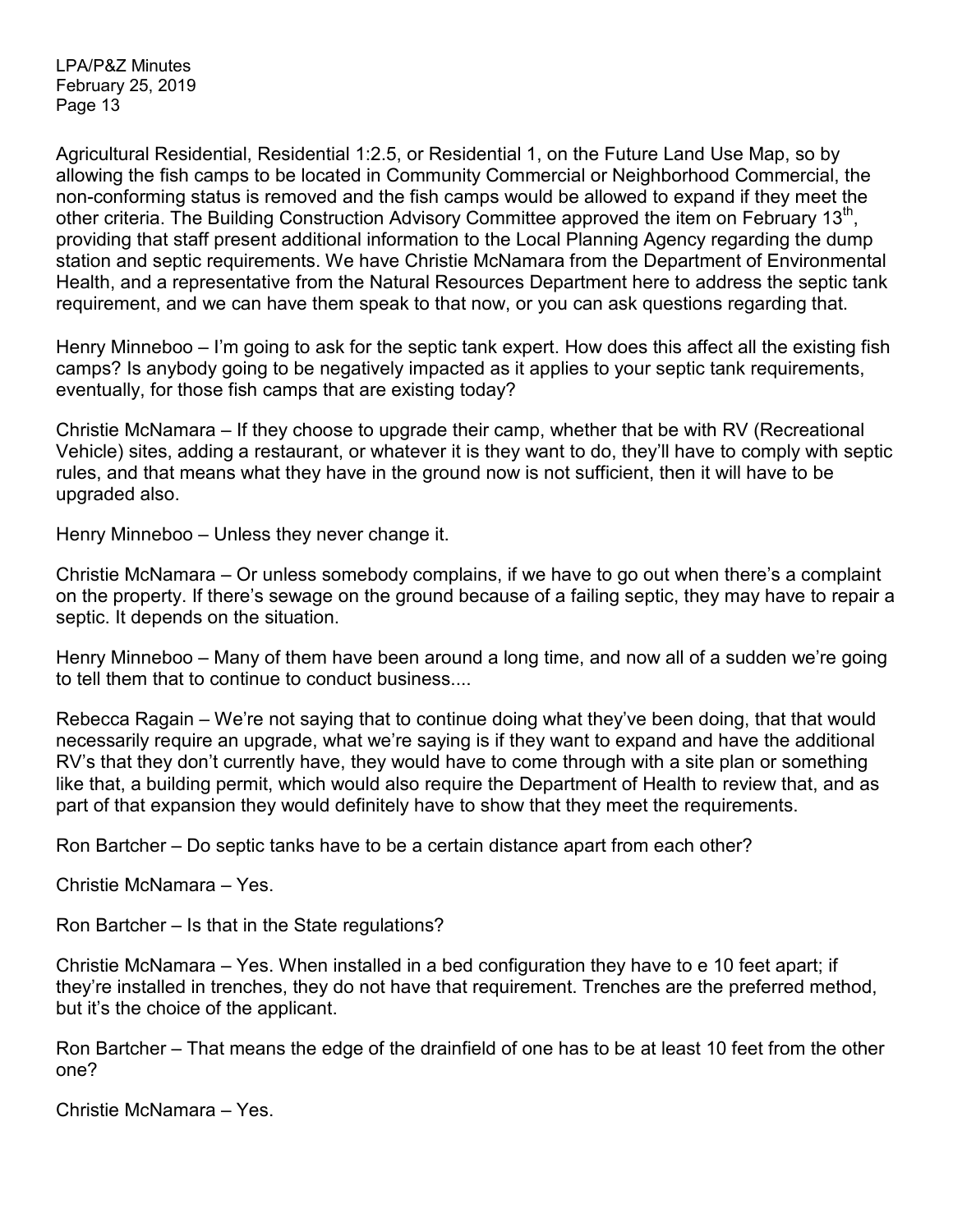Henry Minneboo – I think each has to stand alone, too. If you get three septic tanks those will all have to have their own drainfield.

Christie McNamara – If you have RV's and each RV is going to have their own septic system, then yes, they'd each have their own tank and drainfield, each site. But they could also do one, if we're talking about expanding and RV park, they could have one system for multiple units.

Rochelle Lawandales – Where it says for the fish camps that all units, recreational vehicles, cabins, and park trailers, shall be connected to electricity, water, and to sewer, that could be an onsite sewage system, correct? Or are you talking about a public facility?

Christie McNamara – It's either, depending on what's available. If sewer is available you can't have septic.

Rochelle Lawandales – So, the onsite sewage treatment plant would be a master system that would be for everybody within that fish camp?

Christie McNamara – If they chose to do that. They could either choose to do smaller systems for a couple of sites, or they could choose to do one system for 20 sites. It depends on what they're doing. That's their choice.

Rochelle Lawandales – Does the distance requirement that you were talking about, is that the same for the new upgraded systems?

Christie McNamara – Yes, that's for every system.

Rebecca Ragain – We don't know what all of the fish camps have right now, but if they have more than five RV's on their site they are required to get a license through the Department of Health, so there may be some that currently have more.

Christie McNamara – We regulate mobile home parks and RV parks and camps, and it's five or more sites.

Henry Minneboo – Does this go beyond fish camps?

Christie McNamara – This doesn't but our own rule does.

Henry Minneboo – Like the, KOA campground in Titusville, they may be confronted with this issue?

Rebecca Ragain – They would not be affected by this ordinance.

Henry Minneboo – No, because it's not a fish camp.

Rochelle Lawandales – But it does talk about flea markets, so it is more expansive than fish camps, at least in Section 2, for recreational vehicles, and it limits them.

Rebecca Ragain – It's limited to 30 vehicles at a flea market.

Rochelle Lawandales – But it's increasing from 30 to 60 at the fish camps.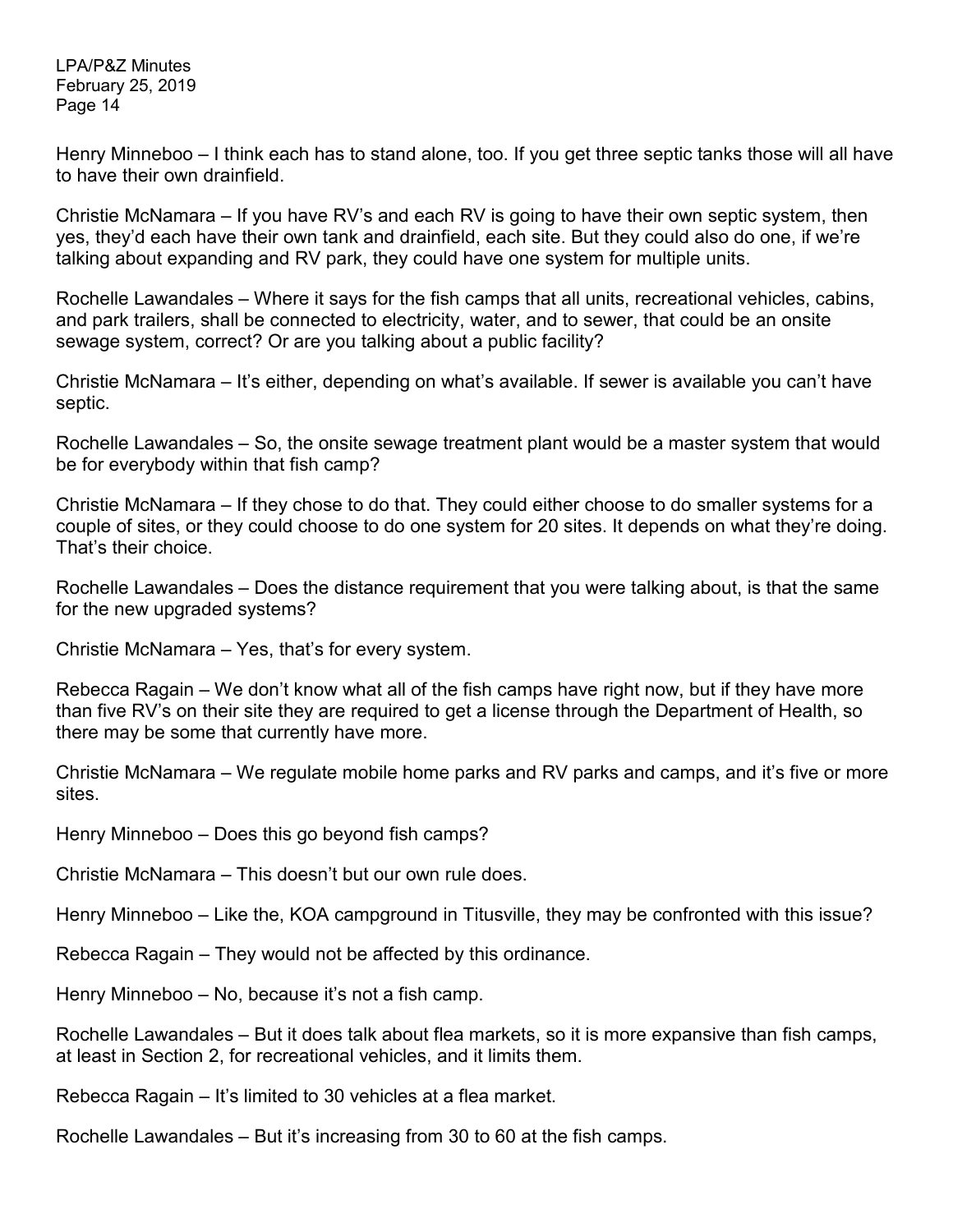Rebecca Ragain – Correct.

Rebecca Ragain – Since you've added a qualifier of 200 feet from adjacent residentially developed lots, do you want to add that qualifier to the last part of that sentence, 400 feet from adjacent residential developed lots, for the restaurants?

Rebecca Ragain – The idea behind that was if the fish camps have a residence on the fish camp, an they have something that's ancillary to a residence, normally then we would use the setback that's normally allowed in that zoning classification for a residence and not have an increased setback for the residence. The increased setback would only be for the fish camp structures.

Rochelle Lawandales – My question is about the word 'adjacent' in Section (1)(3), you've added that these ancillary structures shall be 200 feet from adjacent residentially developed lots, except that accessory restaurants shall be setback a minimum of 400 feet from residentially developed lots; do you want it to be the same as it was before, since you're adding 'adjacent' to the 200 feet, do you want the word 'adjacent' in the 400 feet?

Henry Minneboo – How many fish camps will this affect?

Erin Sterk – Yes, we have four in the County. We have the one in Mims, which is not in operation right now.

Rebecca Ragain – Rochelle, yes, we can add the word 'adjacent'.

Dane Theodore – I don't have any objections, per se, to this, but what problem does this solve? What is the issue?

Kim Rezanka – I'm the one who prompted this for my client, Honest Johns Fish Camp. My name is Kim Rezanka, I'm with the law firm of Cantwell and Goldman in Cocoa Village. Honest Johns wanted to expand to have more than 30 spots; 30 was always allowed at fish camps or flea markets. Flea markets are not being impacted at all, and this is really to address the issues with fish camps. My client had done a request for an interpretation, and we got that interpretation back from Tad Calkins that we didn't agree with, so we were appealing it to the County Commission when it came up that w can fix this ordinance because there are some non-conforming issues anyway, and we can make it so that it increases the septic standards, which there really haven't been any septic or sewer, and it fixes some other things. So, it was prompted because there are some inconsistencies in the ordinance and because Honest Johns Fish Camp is very large and she wanted to be able to have more than 30 spots for RV's and wanted them to be able to hook up to sewer, septic, and electric, which wasn't in the Code before.

Henry Minneboo – I was concerned about Camp Holly and Lone Cabbage, and both of them, I don't think they can put another trailer in there.

Kim Rezanka – And that's exactly why this has come about, to fix a problem with an interpretation s we saw it and to fix the Code to make it more consistent, especially the non-conformities. It's not going to adversely impact any existing flea market or fish camp, it's just to clean up some of the language and allow expansion.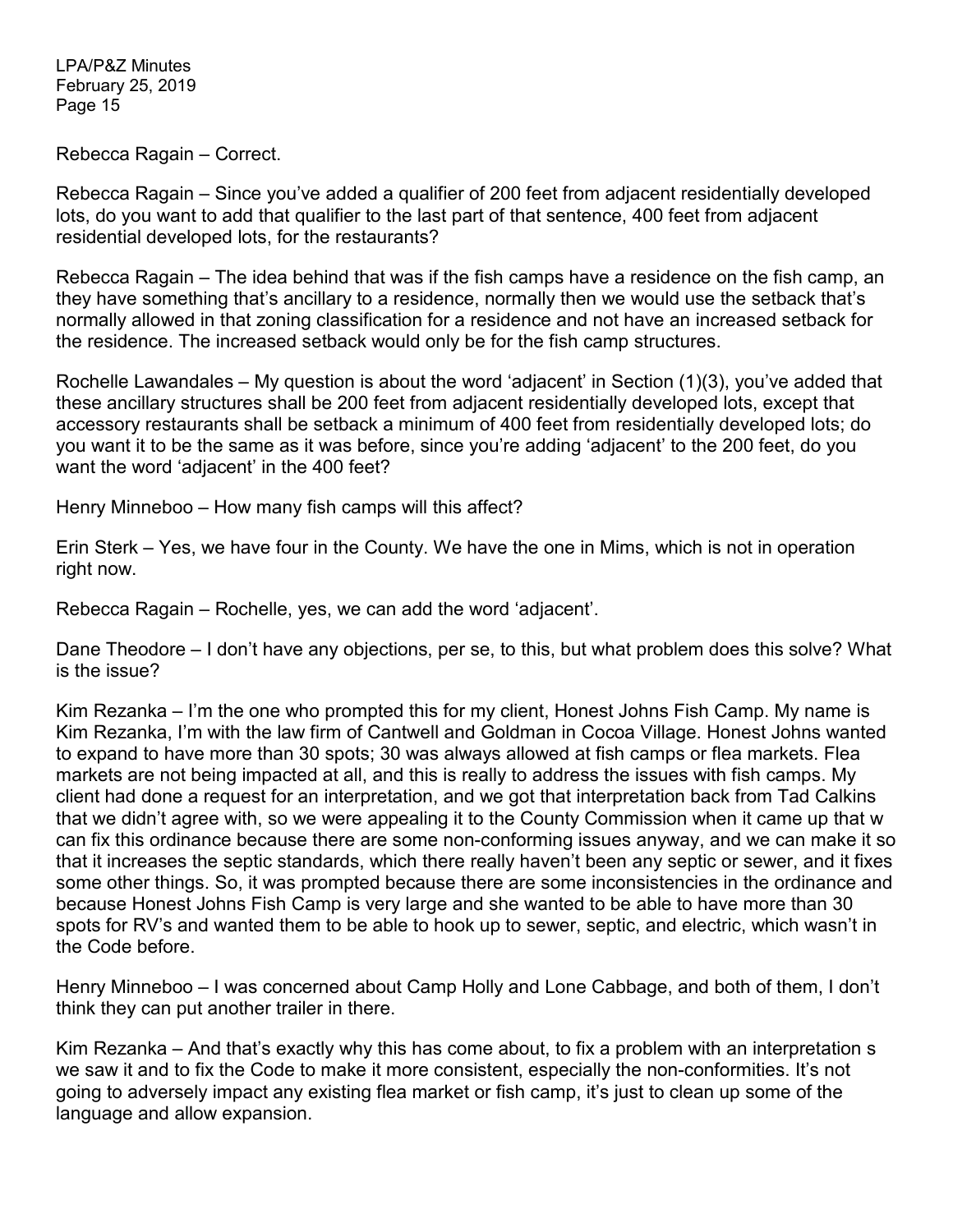Bruce Moia – I'm representing myself and I have one question, because my one concern is if we're allowing these fish camps to expand their number of RV's, I want to know that there's a requirement that if that pump dump station is hooked to septic, which most of them are because there's no sewer in the area, that that would require the septic system to come up to current standards. I don't want to exacerbate a problem that might already be happening that's going to be right next to the river. If there's a dump station and you're going to go from five to 60 and start having 60 RV's dump their sewer and this is just hooked up to an old septic system 10 feet from the riverbank, I want to make sure that this ordinance is going to require them, if they're going to expand, that their dump station gets improved as well, to meet current standards. That's my only concern.

Henry Minneboo – You're saying they need to be enlarged to the number that's there.

Bruce Moia – If they have to enlarge it, they have to meet it, but I don't know if by expanding the park if they have to change their dump station at all, or enlarge it at all.

Christie McNamara – The dump stations are subject to the size of the park, so depending on the part and the use of it, and if you're increasing your sites we're going to review everything, and if the septic tank isn't big enough it has to be increased. If the septic tank and drainfield have to be changed because of this expansion then they're going to have to meet the overlay ordinance. If they can keep their septic tank and drainfield, and just replace some or add some, then they don't have to meet the ordinance.

Henry Minneboo – Erin, did you get any comments from the two owners, one from Camp Holly and the one that owns Lone Cabbage? Do we notify them or anything?

Rebecca Ragain – I'm not aware of that?

Henry Minneboo – Shouldn't we have? One fish camp has legal representation, but the other two, I don't know.

Erin Sterk – They've never come to us with a concern about that, but it is noted in here that a lot of those other sites have a zoning classification that's inconsistent with the Comprehensive Plan, so they're kind of locked in by not being able to expand, even for things other than these additional RV sites, so even outside of RV's this would be a benefit to those properties, but none of them have approached us seeking that outcome.

Henry Minneboo – We didn't tell them, either.

Rebecca Ragain – Darcie McGee, with Natural Resources, just reminded me that Honest Johns Fish Camp is the only one on the Indian River, and the rest are on the St. Johns River, and the overlay doesn't apply.

Henry Minneboo – That's true. It would have been nice to let them people know.

Rochelle Lawandales – I share the same concern that Bruce has, and I also share the same concern that if we're expanding from 30 to 60 and from 72 days to 180 days, that this could create some real drainage problems. I want to know what the process will be when they come in to make this expansion, are they going to have to go through site plan approval and permitting approval to upgrade their drainage systems. If we're making them hook into water, sewer, and electricity, I want